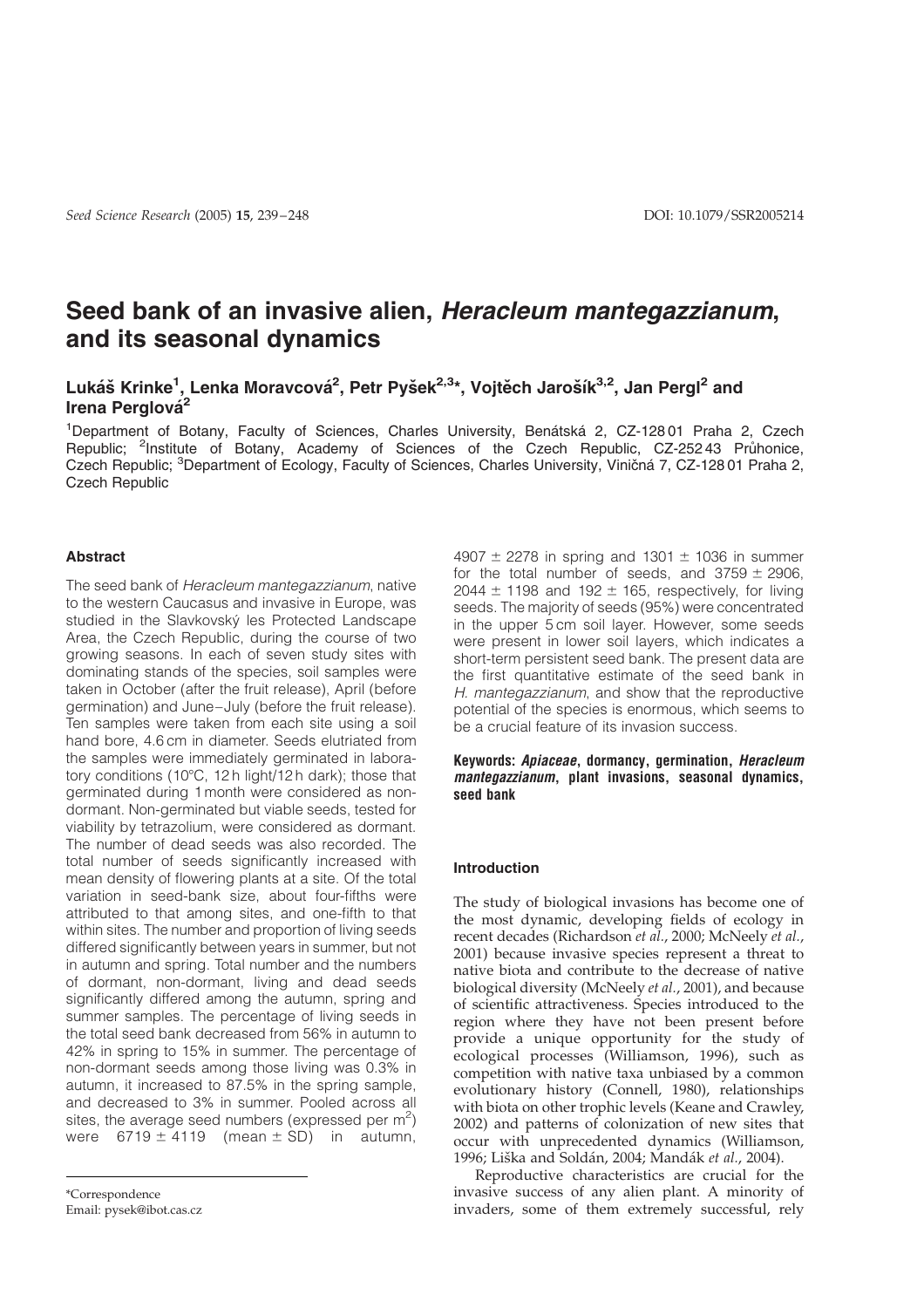exclusively on vegetative reproduction, but the majority of species depend on seed dispersal. It has been stated repeatedly that the ability to produce a large number of seeds increases invasion success and that easy germination in a wide range of conditions is another necessary condition for successful invasion (Baker, 1965; Forcella et al., 1986; Roy, 1990; Rejmánek, 1996). However, much less is known about formation of the seed bank for alien plants, which is an important aspect of seed plant strategies that may favour invasiveness (Baker, 1965; Roy, 1990). Spreading germination over time to await favourable conditions or major disturbance is an efficient mechanism to reduce the hazardous effect of severe environmental conditions (Kalamees and Zobel, 2002).

An extensive theory has been built around the issue of seed banks in the past decades (Thompson, 1986, 1992; Leck et al., 1989), and there is also a solid amount of quantitative data on seed banks in particular species (Thompson et al., 1997; Baskin and Baskin, 1998). Specific knowledge of soil seed-bank characteristics of vascular plants is a crucial element in understanding life cycles (Matus et al., 2001), which is particularly relevant in studies of invasive aliens that exhibit high population dynamics. However, detailed accounts of seed-bank characteristics are missing for many species, and methodological issues associated with seed bank estimation and germination characteristics often complicate the reliability of published data (Baskin and Baskin, 1998). Moreover, information about the role of the soil seed bank in plant communities is generally very scarce (Kalamees and Zobel, 2002).

The present paper deals with Heracleum mantegazzianum, an invasive species in Central Europe. Although the distribution and ecology of this species have been studied thoroughly (see Tiley et al., 1996 and references therein), only two studies provide information about its seed bank (Andersen and Calov, 1996; Thompson et al., 1997). It has been suspected that this species does not form a persistent seed bank (Tiley et al., 1996; Caffrey, 1999; K. Thompson, personal communication), and data referring to persistence come from dry seeds (Morton, 1978), or it is unclear whether they were based on burial experiments (Lundström, 1989), but a thorough study of the seed bank in H. mantegazzianum has not been carried out to date.

The present study was designed to obtain a deeper insight into this aspect of the ecology and population dynamics of this species, and attempts to answer the following questions: What is the size of the soil seed bank in H. mantegazzianum and its variation at different spatial scales? What is the vertical distribution of seeds in the soil? What are the seasonal dynamics of the seed bank and changes in the pattern of dormancy?

#### Materials and methods

### Study species

Heracleum mantegazzianum Sommier et Levier (Apiaceae) is a perennial monocarpic herb, 200–500 cm tall, with a thick tap root up to length 45–60 cm, and leaves up to 250–300 cm. Flowers are arranged in compound umbels up to 80 cm across, with the terminal umbel being the largest, surrounded by satellite umbels, and additional two umbels that may be borne on the two axilliary branches. Flowers are insect pollinated, hermaphrodite and protandrous; the anthers dehisce and pollen is shed before the stigma becomes receptive, but there is some overlap in staminate and pistillate phase among flowers, which makes self-pollination possible (Tiley et al., 1996; I. Perglová et al., unpublished). Flowering in the study area occurs from late June to late July, and umbels bear oval-elliptical, broadly winged fruits, which split into two winged mericarps (further termed 'seed' for simplicity), 6–18 mm long and 4–10 mm wide, with a mean dry weight of 5.7 mg (range 4.6–23.2 mg). The endosperm is oily, and mature fruits have a strong resinous smell (Tiley et al., 1996).

Seeds have a morphophysiological dormancy (Baskin and Baskin, 1998). When they are released, the embryo is differentiated but underdeveloped. The development of the embryo and breaking of physiological dormancy both occur during the cold and wet stratification during autumn and winter. Seed germination in the field occurs early in spring.

A single plant is capable of producing an enormous number of seeds. There is a wide range in estimated number of seeds produced, from 5000 to more than 100,000 per single plant (Pyšek et al., 1995; Tiley et al., 1996). Unfortunately these data often come from observation of a single plant; the maximum value reported is 107,984 (Caffrey, 1999). An average value obtained for eight plants in Central Bohemia was  $16,139 \pm 2617$  (mean  $\pm$  SD) seeds per plant (Pyšek et al., 1995).

The species is native to the western Caucasus, where it occurs in the upper forest belt of the southern slopes, mainly in meadows, clearings and forest margins (Mandenova, 1950). In the Czech flora, H. mantegazzianum is considered invasive (Pyšek et al., 2002), following the criteria of Richardson et al. (2000). The species was introduced to the country as a garden ornamental to a chateau in Lázně Kynžvart, the Slavkovsky´ les area (W. Bohemia), in 1862, and the oldest herbarium specimen documenting with certainty a spontaneous occurrence in the close vicinity of the introduction site is from 1877 (Holub, 1997). The species has spread from the area of Slavkovský les, and there was a lag phase lasting until the 1940s. The beginning of the exponential phase of spread was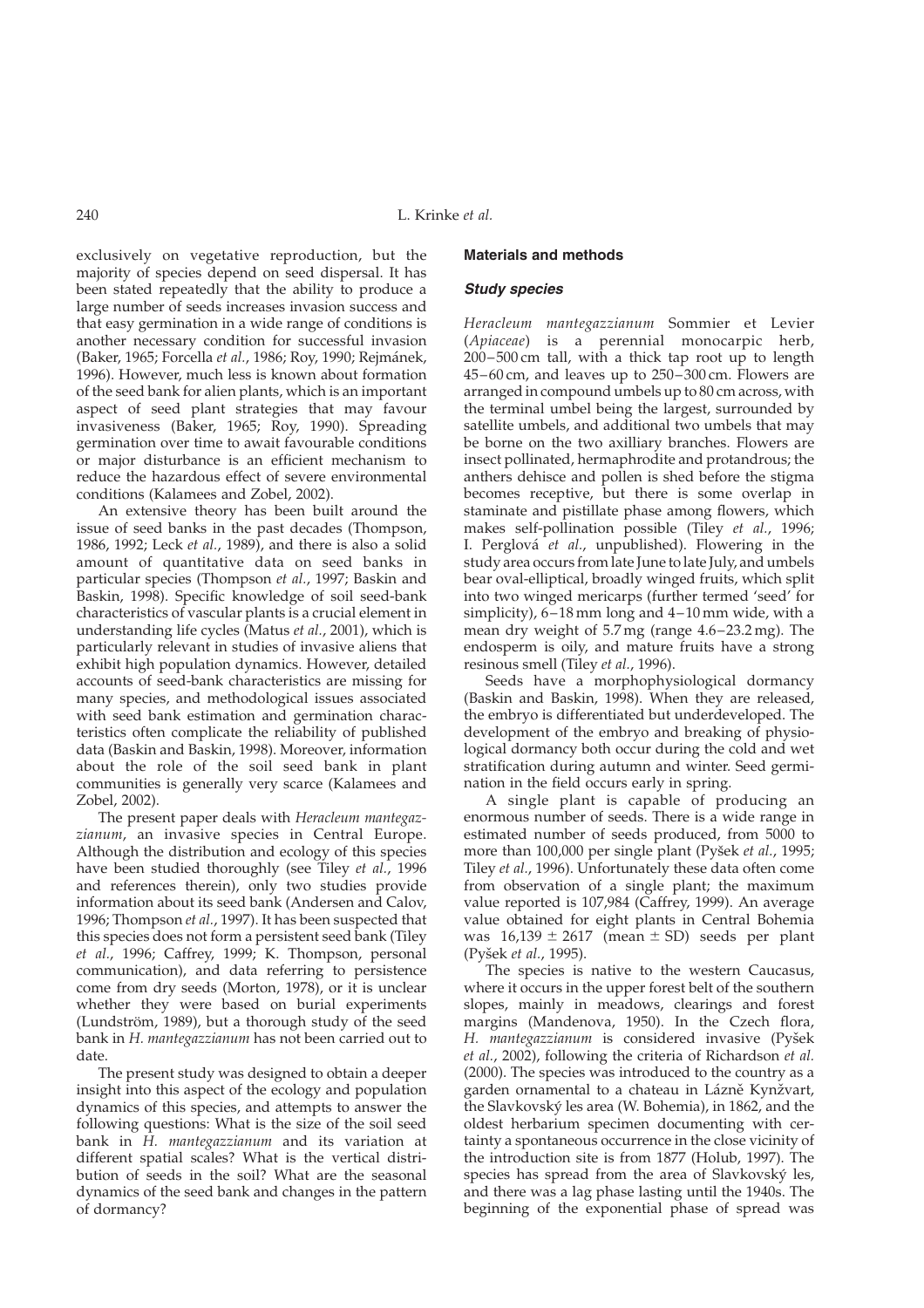<span id="page-2-0"></span>dated 1943, based on a statistical analysis of the increase in the number of localities over time (Pyšek et al., 1998). The rapid increase in the number of localities, and associated massive spread into the landscape, started in the 1970s (Pyšek, 1991; Pyšek and Prach, 1993). The spread was encouraged in regions with a high human population density and was slower in warmer areas, characterized by relatively high January temperature (Pyšek et al., 1998). Up to now, there are 603 reported localities in the country (P. Pyšek and K. Prach, unpublished data).

The species is the largest central European forb and rapidly attains dominance in invaded sites; up to 40% of suitable habitats are covered by its stands in the area of Slavkovský les (Pyšek and Pyšek, 1995). Replacement of native vegetation and injuries to human skin caused by phototoxic substances (Drever and Hunter, 1970; Tiley et al., 1996) are the main reasons for efforts to eradicate it from infested areas. The large seed-set with efficient dispersal by water, wind and human-related factors (Pyšek and Prach, 1993) contribute to its rapid spread. Disturbed habitats with good possibilities for seed dispersal are more easily invaded, but the species also invades seminatural vegetation (Pyšek and Pyšek, 1995).

H. mantegazzianum is naturalized or invasive in a number of European countries and Central Russia (for a list and references, see Tiley et al., 1996). Outside Europe, it is found naturalized in Canada and the United States (Morton, 1978; Ochsmann, 1996).

## Study area

The Czech Republic is prone to plant invasions, and new alien species are continually reported from the region (Kubát and Jehlík, 2003; Mihulka et al., 2003; Petřík, 2003). The study area was located in the Slavkovsky´ les Protected Landscape Area, W. Bohemia, where the species was first introduced into the country (Pyšek, 1991). Orographically, most of the region belongs to the Ore Mountains and is formed by granite. Its colonization by humans started at the end of the 13th century. After the Second World War, German inhabitants were displaced, and part of the region was a military area until the 1960s; it remained largely uninhabited afterwards. As a result, it is sparsely populated at present. The total size of the protected area is 617 km<sup>2</sup>, altitudinal range is 373–983 m above sea level (Kos and Maršáková, 1997), the January temperature ranges from  $-5.1^{\circ}$ C (average minimum) to  $-0.2$ °C (average maximum) and the July temperature ranges from  $10.5$  to  $21.5^{\circ}$ C. The annual sum of precipitation is 1094 mm (Mariánské Lázně meteorological station, 50-year average). Historically, the natural vegetation of the area consisted mainly of beech and spruce forests, extensive peat bogs and pine forests on serpentine. At the moment, this vegetation is present only in remnants, and was replaced by extensive wetlands with a high diversity of flora, pastures and mainly spruce forest plantations, which cover 53% of the area (Kos and Maršáková, 1997). The area is heavily infested by H. mantegazzianum, and the study sites were evenly distributed to cover the range of variation in environmental conditions. Seven study sites with dominating stands of H. mantegazzianum were selected (Table 1). Most represent open sites in an otherwise forested landscape, or are separated from the surroundings by scrub, water courses or roads.

### **Sampling**

At each study site, soil samples were taken on 26 October 2002, 17 April 2003, 28 July 2003, 11 October 2003, 3 April 2004 and 20 June 2004. The

Table 1. Geographical location, altitude and characteristics of populations of Heracleum mantegazzianum at the study sites. Population size (area covered by H. mantegazzianum in a site) and year of invasion were obtained from aerial photographs (J. Müllerová et al., 2005). Population density (number of plants m<sup>-2</sup>) and density of flowering plants (number m<sup>-2</sup>) were recorded in  $10 \text{ m}^2$  permanent plots in the growing season preceding fruit release in autumn of the years analysed. Mean fecundity was estimated from a regression relationship (Moravcová et al., 2005)

| Site          | Latitude           | Longitude          | Altitude<br>(m asl) | Population<br>size $(m^2)$ | Year of<br>invasion | Population<br>density<br>(2002/2003) | Density of<br>flowering<br>plants<br>(2002/2003) | Mean<br>height (m) | Mean<br>fecundity |
|---------------|--------------------|--------------------|---------------------|----------------------------|---------------------|--------------------------------------|--------------------------------------------------|--------------------|-------------------|
| Žitný 1       | 50°03′754          | 12°37'569          | 787                 | 99,121                     | 1957                | 2.8/2.7                              | 0.3/1.0                                          | 2.48               | 21,573            |
| Potok         | $50^{\circ}04'649$ | 12°35'955          | 644                 | 39,774                     | 1973                | 3.3/2.5                              | 0.4/0.2                                          | 2.43               | 23,966            |
| Dvoreček      | 50°05′982          | $12^{\circ}34'137$ | 506                 | 24,817                     | 1987                | 3.0/3.9                              | 0.6/0.7                                          | 2.81               | 24,930            |
| Krásná Lípa 1 | $50^{\circ}05'692$ | 12°38'544          | 597                 | na                         | 2000                | 1.4/0.6                              | 0.6/0.3                                          | 2.58               | 22,832            |
| Litrbachy     | 50°06′009          | 12°43'777          | 800                 | 4711                       | 1973                | 19.9/16.7                            | 0.5/1.0                                          | 2.78               | 16,258            |
| Rájov         | 49°59′704          | 12°45'933          | 752                 | 5198                       | 1991                | 12.2/9.9                             | 1.3/1.8                                          | 2.65               | 16,686            |
| Krásná Lípa 2 | $50^{\circ}06'306$ | 12°38′393          | 596                 | 7454                       | 1987                | 6.2/3.9                              | 0.0/1.4                                          | 2.80               | 27,633            |

asl, above sea level; na, not available.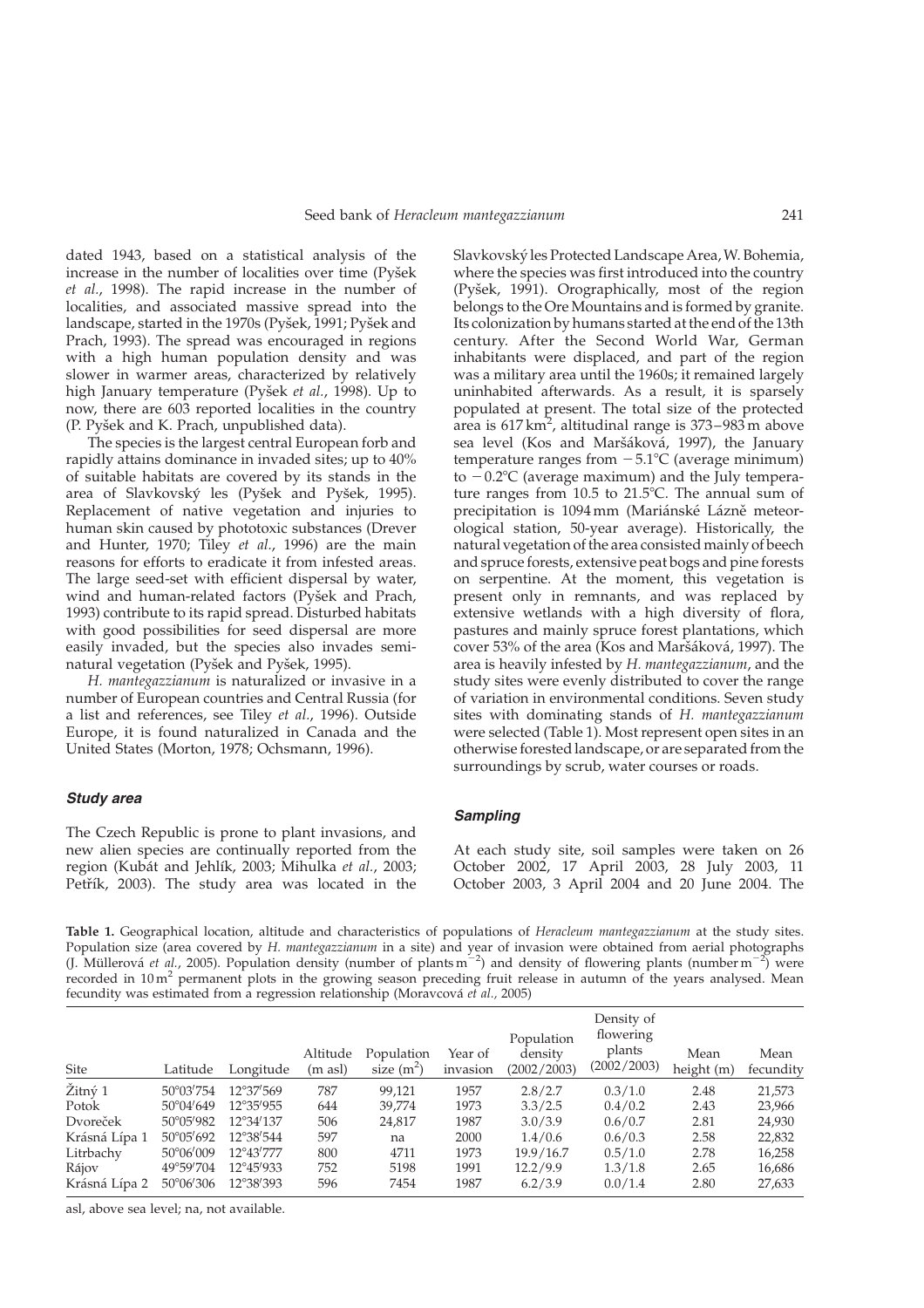seed sampling patterns were selected to cover three crucial periods in the seasonal dynamics of the seed bank: (1) after fruits are shed and released into the seed bank (October, 'autumn sample'); (2) after natural cold stratification has occurred during winter, and before the beginning of spring germination (April, 'spring sample'); and (3) at the time of presumed seed bank depletion and before the current-year fruit release (June to July, 'summer sample'). This sampling covered two cycles of seedbank dynamics: autumn 2002 to summer 2003 (termed Year 1) and autumn 2003 to summer 2004 (Year 2).

At each site, ten soil cores were taken at 2 m intervals around a  $10 \times 1$  m permanent plot, established in a dense stand of H. mantegazzianum for the purpose of another experiment following population dynamics. This design, involving permanent plots, was adopted to make it possible to take consecutive samples from the same place, and relate the results from the seed-bank study to those on species population dynamics. Each core was taken from a  $15 \times 15$  cm subplot by using a soil hand bore, 4.6 cm in diameter, to a depth of 15 cm. Three replicates were taken from each subplot. The  $15 \times 15$  cm subplots were placed next to the previous sampling location. In total, there were 10 combined core samples  $\times 7$ localities  $\times$  3 sampling seasons, giving the total of 210 estimates of the seed bank in each year.

In addition, pilot samples were taken from ten localities, using the same design, on 22 March 2002, to estimate the vertical distribution of seeds in the soil. This sample was also taken to a depth of 15 cm, and each of the replicates was divided into the following depth sections: 0–5, 6–10 and 11–15 cm. Seeds lying on the soil surface were included in the 0–5 cm layer. In the subsequent samples, soil cores were not divided into the depth classes because the vast majority of seeds were found in the upper soil layer (0–5 cm).

Cores from Year 2 were stored at room temperature for a maximum period of 1 week preceding elutriation, which was performed using a sieve with a mesh size 2 mm. Separated seeds were placed in Petri dishes and tested for viability by germination at  $10^{\circ}$ C (day/night:12 h light/12 h dark). Germination experiments were conducted for 1 month. Germinated seeds were considered as non-dormant. Ungerminated seeds were tested for viability by tetrazolium staining (Baskin and Baskin, 1998). Viable seeds were considered as dormant. The number of dead seeds was also recorded. Data from Year 2 were used to evaluate the dynamics of dormant seeds in the seed bank. All analyses involving dormant seed are based on this year.

In samples from Year 1 and the pilot sample from spring 2002, dormant and non-dormant seeds were not distinguished, and only living and dead seeds were recorded. Data from this year were used only for

the comparison of living and total seed numbers between seasons.

To illustrate the pattern, seed densities were expressed per  $1 \text{ m}^2$ , based on the total area of the core sample  $(3 \times 16.6 \text{ cm}^2)$ . In statistical analyses, original values (number of seeds per core) were used.

For each site, the following data were obtained during an ongoing associated research programme (Moravcová et al., 2005; Müllerová et al., 2005): population size (total area covered by H. mantegazzianum), year of invasion, population density, flowering density in  $10 \text{ m}^2$  permanent plots, mean height, and mean fecundity of Heracleum plants ([Table 1;](#page-2-0) J. Pergl et al., unpublished).

#### Statistical analysis

The effect of site characteristics [\(Table 1](#page-2-0)) was evaluated by regressing the average numbers of dormant, living and total seeds at each site (the response variables) on altitude, population size, population density, density of flowering plants, mean height, fecundity and year of invasion (explanatory variables), using simple regressions with the Bonferroni correction for multiple testing (to keep the type I error at  $\alpha = 0.05$ ). The variation of the soil seed bank among sites and within sites was examined for dormant, living (dormant plus non-dormant) and total (living plus dead) number of seeds averaged for the autumn, spring and summer sampling as the response variables, using ANOVA for random effects, with the proportion of variance among and within sites expressed as percentages (Sokal and Rohlf, 1995). The total number of seeds and the number and proportion of living seeds (for the evaluation of differences among years), the total number and the number of dormant, non-dormant, living and dead seeds (differences among autumn, spring and summer sampling), and the number of dormant, living and dead seeds in spring (differences among soil layers) were analysed by nested ANOVAs, using years, seasons and soil layers, respectively, as fixed effects, and sites as nested, random effects (Underwood, 1997); differences among seasons and among soil layers were further evaluated by deletion tests (Crawley, 1993).

Average values of seeds were transformed logarithmically (natural logs), while count data on seed numbers were square rooted; to avoid zeros the data were coded by adding 0.5 (Yamamura, 1999). Data on proportions were angular transformed (e.g. Sokal and Rohlf, 1995). The appropriateness of the transformations was checked by the Box–Cox method (Box and Cox, 1964, 1982), by plotting standardized residuals against fitted values, and by normal probability plots of the fitted values (Crawley, 1993).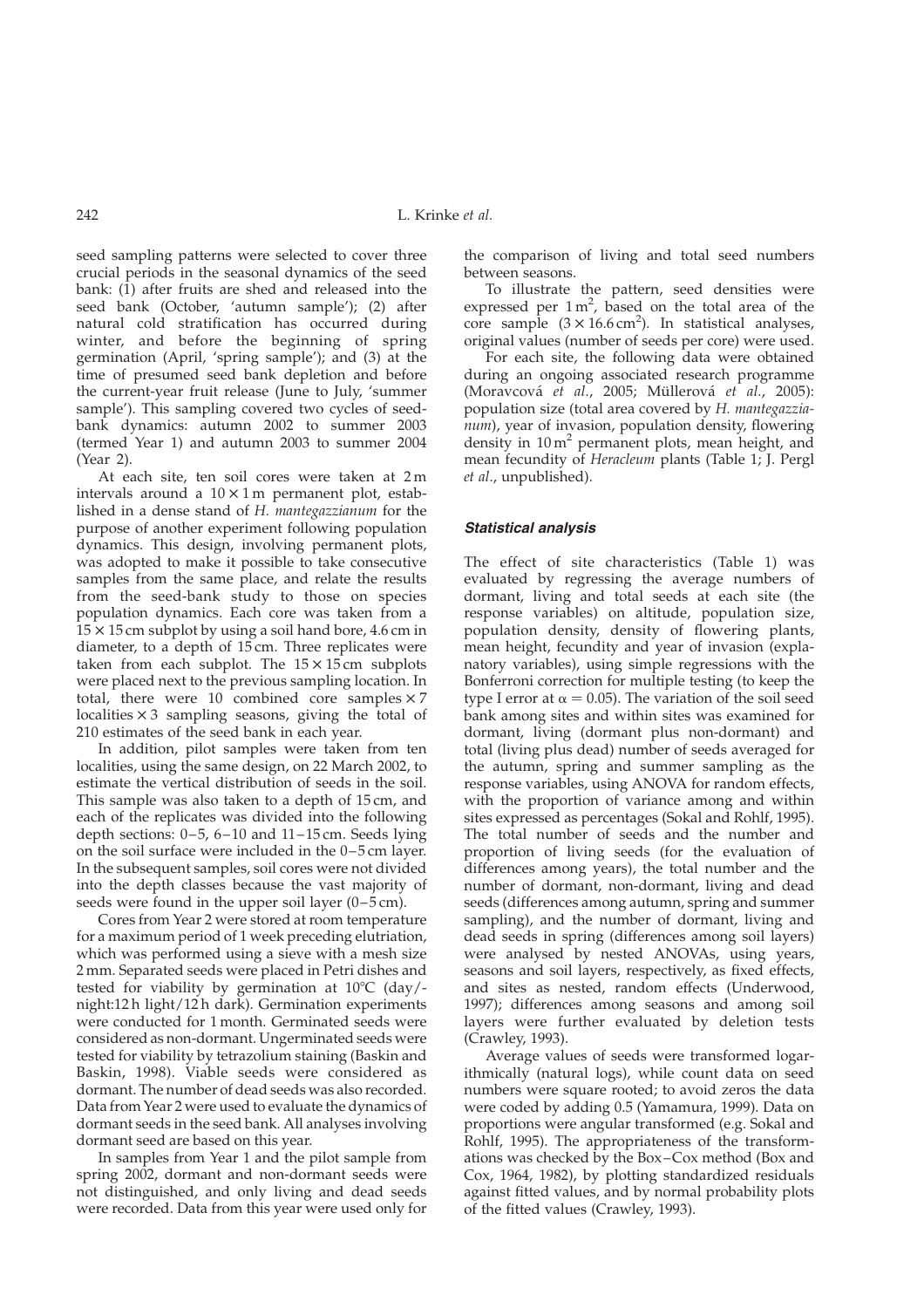#### <span id="page-4-0"></span>**Results**

The total number of seeds significantly increased with mean density of flowering plants at a site (Fig. 1). The number of dormant and living seeds was not significantly affected by any site characteristic investigated.

Variation in the soil seed bank among sites, averaged for the autumn, spring and summer samples of Year 2, was highly significant for dormant, living and total seed number. For total seed bank, 78% of variation was attributed to that among sites, and 22% to that within sites. The partitioning of variance in numbers of dormant and living seeds exhibited a pattern similar to that in the total number of seeds, with that among sites lower by 12–13% and within sites correspondingly higher ([Table 2\)](#page-5-0).

In summer, the number and proportion of living seeds was significantly higher in Year 1 than in Year 2. However, neither the total number in summer, nor the numbers and proportions in autumn and spring, differed significantly between years. This was so mainly because, except for the proportion of living seeds in summer, the numbers and proportions varied significantly at individual sites within each season ([Table 3\)](#page-5-0).

The numbers of dormant, non-dormant, living, dead and total seeds in Year 2 differed significantly among seasons and highly significantly varied within individual sites ([Table 4\)](#page-5-0). Average numbers of living, dead and total seeds were high in autumn and did not significantly differ from those in spring. From spring to summer, they all decreased and were significantly lower in summer ([Table 5](#page-6-0)). The number of dormant seeds was significantly higher in autumn than in spring or summer, and the number of non-dormant seeds was significantly highest in spring ([Fig. 2\)](#page-6-0). Proportions of dormant, non-dormant and dead seeds



Figure 1. The relationship between the total number of seeds and mean density of flowering plants per m<sup>2</sup> for Heracleum mantegazzianum. Ln(total number of seeds) =  $2.05 + 0.95$ (mean density of flowering plants).  $F = 31.91$ ; df = 1,5;  $P < 0.05$  after correction for multiple testing  $(P = 0.0024 < 0.00625)$ .  $R^2 = 86.4\%$ . Data from Year 2 of the study.

thus exhibited considerable seasonal dynamics. The percentage of dead seeds consistently increased over the season. The percentage of living seeds in the total seed bank decreased during winter from 56% in the autumn sample, to 42% in spring and to 15% in summer. The percentage of non-dormant seeds among the living was 0.3% in autumn; during winter it increased, to 88% in the spring sample, and decreased to 3% in summer.

Expressed per  $m^2$ , the average value pooled across localities was  $6719 \pm 4119$  (mean  $\pm$  SD) in autumn,  $4907 \pm 2278$  in spring and  $1301 \pm 1036$  in summer for the total seed numbers, and  $3759 \pm 2906$ ,  $2044 \pm 1198$ , and 192  $\pm$  165, respectively, for living seeds.

In the spring 2002 sample, 95% of seeds were concentrated in the upper soil layer [\(Fig. 3](#page-7-0)). However, the vertical distribution of living and dead seeds also varied significantly within the individual sites [\(Table 6](#page-7-0)).

#### **Discussion**

The present study indicates that the proportional representation of dormant, non-dormant and dead seed in H. mantegazzianum exhibits considerable seasonal dynamics. A substantial proportion of seed (44%) are shed undeveloped or empty, and do not contain a living embryo; these were classified as dead in the present study. It should be noted that a portion of the dead seeds present in the autumn sample may have originated in previous years, i.e. that not all the dead seeds recorded are result of that year's fruit release. After the massive fruit release, nearly all living seeds (99.7%) are dormant. Because almost no non-dormant seeds are present in autumn, germination and population recruitment from seedlings in this species occurs exclusively in spring.

The total seed number in the seed bank did not change significantly over winter, but the proportion of dormant and non-dormant seeds changed due to cold stratification. Consequently, the percentage of nondormant seeds among the living increased from 0.3% to 88% from autumn to spring. In the study area, seedling establishment starts in April and continues until the beginning of May; after that, seedling recruitment was no longer observed in the field (L. Krinke et al., unpublished data). During spring and the beginning of summer, nearly all non-dormant seeds (99.7%) have germinated, and the seed bank becomes almost completely depleted; in summer, the number of living seeds decreases to 15% of the total number (and to 13% of the spring state). Living seeds present in the summer do not germinate, despite having a large, developed embryo (L. Moravcová et al., unpublished); they are fully morphologically developed, but physiologically dormant. In this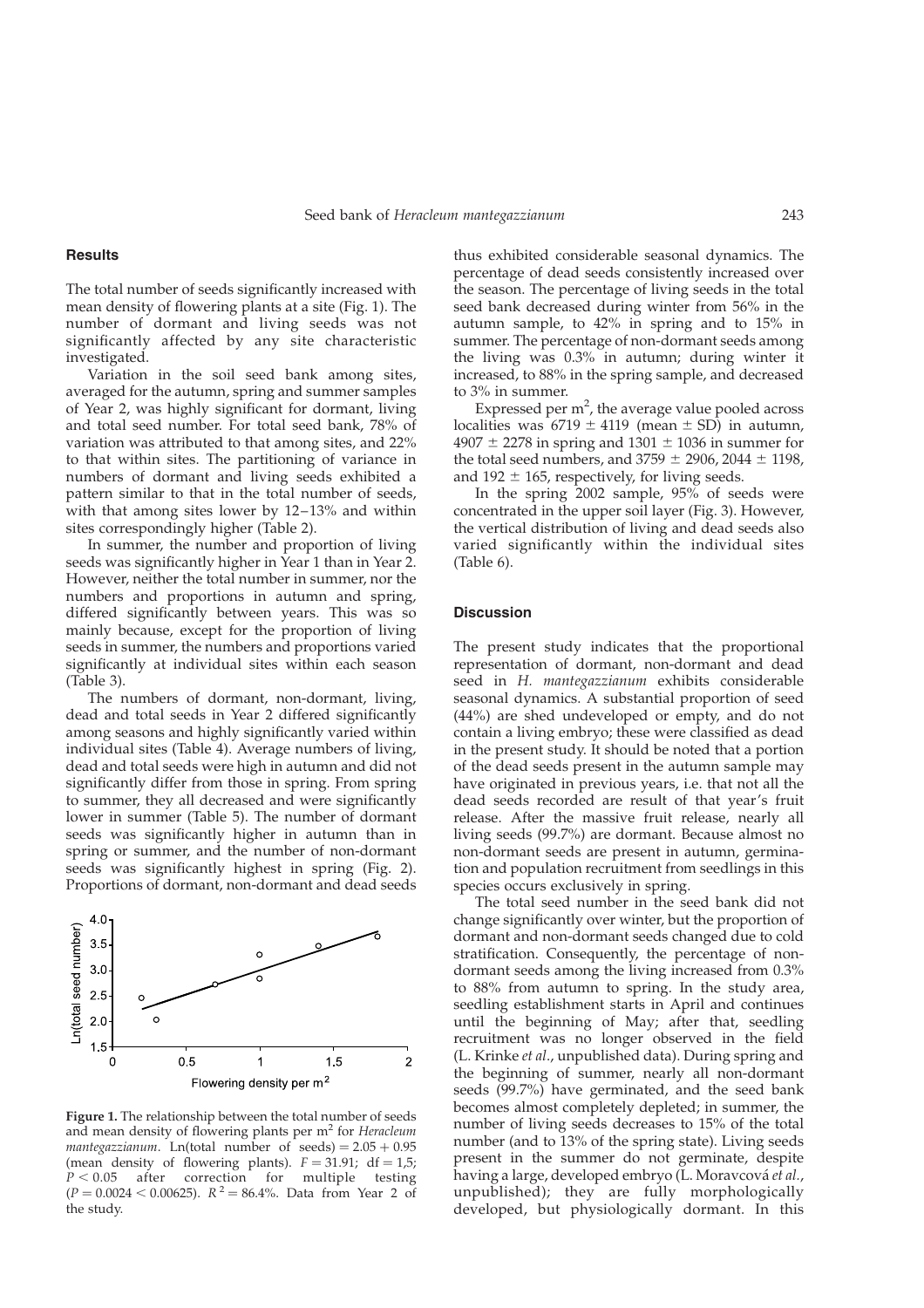# <span id="page-5-0"></span>244 L. Krinke et al.

Table 2. ANOVAs of the variation of the soil seed bank of Heracleum mantegazzianum among sites and within sites in Year 2. Data are log transformed. Numbers are coded by adding 0.5 of the dormant, living and the total of seeds, averaged for the autumn, spring and summer samples. Sites are evaluated as random effects, and variance is expressed in percentages

|                             |          | Dormant           |                       |          | Living                        |                       |           | Total                         |              |
|-----------------------------|----------|-------------------|-----------------------|----------|-------------------------------|-----------------------|-----------|-------------------------------|--------------|
| Source of variation df MS   |          |                   | Variance $(\%)$ df MS |          |                               | Variance $(\%)$ df MS |           |                               | Variance (%) |
| Among sites<br>Within sites | 63 0.253 | 6 5.043 19.933*** | 65.4<br>34.6          | 63 0.260 | $6\quad 5.065\quad 19.459***$ | 64.9<br>35.1          | 63 0.0918 | $6\quad 3.323\quad 36.214***$ | 77.9<br>22.1 |

\*\*\*,  $P < 0.001$ .

Table 3. Nested ANOVAs of the variation in soil seed bank of Heracleum mantegazzianum between years. Data are square-rooted numbers +0.5 of living and total seeds, and the angular transformed proportions (%) of living seeds. Year is evaluated as a fixed effect

|                                                                  |    |              |                      |                     |                     | MS                                                                                      |                   |                     |                                               |                   |
|------------------------------------------------------------------|----|--------------|----------------------|---------------------|---------------------|-----------------------------------------------------------------------------------------|-------------------|---------------------|-----------------------------------------------|-------------------|
|                                                                  |    |              | Autumn               |                     |                     | Spring                                                                                  |                   |                     | Summer                                        |                   |
| Source of variation                                              | df | Living       | $\%$ living          | Total               | Living              | $\%$ living                                                                             | Total             | Living              | $%$ living                                    | Total             |
| Year<br>Sites within year<br>Replicates within sites $126$ 1.249 |    | 12 17.475*** | $0.386***$<br>0.0523 | $19.83***$<br>1.450 | $5.141***$<br>0.686 | 8.341 NS 1.788 NS 66.93 NS 18.72 NS 0.0565 NS 32.34 NS 34.01***<br>$0.202***$<br>0.0208 | 8.458***<br>0.979 | $1.664***$<br>0.517 | 5.798***<br>$0.0808$ NS $5.238$ ***<br>0.0845 | 3.221 NS<br>0.896 |

\*\*\*,  $P < 0.001$ ; NS, not significant.

period, part of the dead seed fraction decays in the soil [\(Fig. 2\)](#page-6-0), hence their proportion also decreases.

Total seed numbers in the soil, as well as amounts of dormant and living seeds, varied both within and among localities. Nearly four-fifths of the variation in total seed numbers, and two-thirds of that in dormant and living seed, were attributed to the differences among sites. This large variation can be due to historical, geographical or ecological differences among the sites, such as the population age, climatic conditions during the winter or nutrient status of the soil. The remaining differences, among individual samples within a site, probably reflect differences in fecundity and vigour of individual plants, and variation in the genetic make-up of plants within the population. Flowering intensity within a site turned out to be the main factor affecting the amount of seeds in the seed bank, as indicated by a very close dependence (explaining 86% of variation) of seed-bank size on the number of plants that flowered

in a given year ([Fig. 1](#page-4-0)). Available data from both years suggest that the differences in flowering intensity can be attributed to the population dynamics within individual sites, rather than to the differences in site conditions, because the proportions of plants that flowered in particular years were not significantly correlated ( $F = 0.56$ ; df = 1,5; P = 0.48).

The present data are the first quantitative estimate of the seed bank in this species. Previously published reports have not provided actual values, as the information on the seed bank in H. mantegazzianum was based on estimates from seedling emergence in the field (Andersen and Calov, 1996) or on multispecies seed-bank studies (Thompson et al., 1997). By relating the numbers obtained in our study to the area infested by H. mantegazzianum in the region, an estimate of the reproductive potential of this invasive alien species can be outlined. Given the area covered by the largest H. mantegazzianum population in a site  $(99, 121 \text{ m}^2)$ , [Table 1\)](#page-2-0), and the average number of living

Table 4. Nested ANOVAs of the variation of the soil seed bank for Heracleum mantegazzianum among seasons. Data are squarerooted numbers +0.5 of dormant, non-dormant, living, dead and total seeds from Year 2. Season is evaluated as a fixed effect

|                                           | Dormant |                                                                                            |     | Non-dormant |                |     | Living |   | Dead      |                                                       |      | Total |                     |
|-------------------------------------------|---------|--------------------------------------------------------------------------------------------|-----|-------------|----------------|-----|--------|---|-----------|-------------------------------------------------------|------|-------|---------------------|
| Source of variation df MS                 |         | $F$ and $F$                                                                                |     | df MS       | $\overline{F}$ | df  | MS     | F | df MS     |                                                       |      | df MS |                     |
| Season                                    |         | 2 184.8 19.624*** 2 102.25 33.328*** 2 151.25 12.657*** 2 44.65 3.800* 2 183.000 10.705*** |     |             |                |     |        |   |           |                                                       |      |       |                     |
| Sites within season 18 9.417 18.722*** 18 |         |                                                                                            |     |             |                |     |        |   |           | 3.068 12.421*** 18 11.95 17.677*** 18 11.75 16.297*** |      |       | 18 17.094 18.560*** |
| Replicates within 189 0.503               |         |                                                                                            | 189 | 0.247       |                | 189 | 0.676  |   | 189 0.721 |                                                       | 189. | 0.921 |                     |
| sites                                     |         |                                                                                            |     |             |                |     |        |   |           |                                                       |      |       |                     |

\*\*\*,  $P < 0.001$ ; \*,  $P < 0.05$ .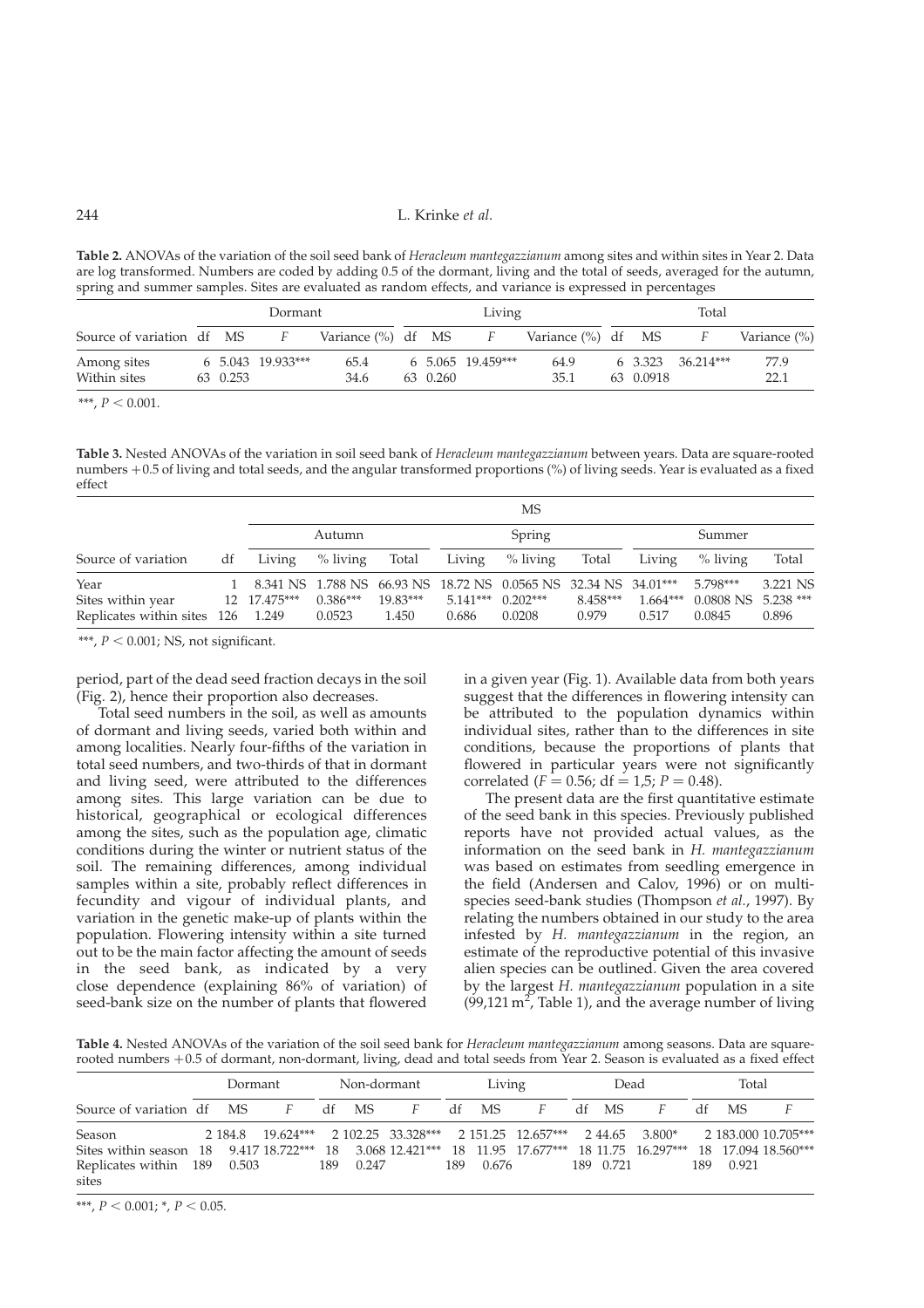|               |             | Values per m <sup>2</sup> were extrapolated from original |                              | data, which were used in statistical analyses. See Table 1 for the characteristics of localities |                                                                 |                     |                   |                            |                |                         |                                         |                             |
|---------------|-------------|-----------------------------------------------------------|------------------------------|--------------------------------------------------------------------------------------------------|-----------------------------------------------------------------|---------------------|-------------------|----------------------------|----------------|-------------------------|-----------------------------------------|-----------------------------|
|               |             |                                                           | Autumn                       |                                                                                                  |                                                                 |                     | Spring            |                            |                |                         | Summer                                  |                             |
|               | Non-        | dormant Dormant                                           | Dead                         | Total                                                                                            | dormant<br>Non-                                                 | Dormant             | Dead              | Total                      | Non-           | dormant<br>Dormant      | Dead                                    | Total                       |
|               |             | $-5899 \pm 2137$ 4844 $\pm$                               | 3059                         |                                                                                                  |                                                                 | $302 \pm 288$       | $2794 \pm 1699$   | $6995 \pm 3008$            |                | 85<br>$161 \pm$         | 44<br>$603 \pm$                         | $764 \pm 551$               |
| otok          |             |                                                           | 598<br>466<br>1970 ±         |                                                                                                  | $8683 \pm 4247$ 3899 $\pm$ 1589<br>2814 $\pm$ 858 503 $\pm$ 288 | 213<br>$141 \pm$    | $2392 \pm 1463$   | 1694<br>$+1$<br>3035       |                | 259<br>$181 \pm$        | 572<br>985                              | 682<br>$+1$<br>1166         |
| voreček       |             | $\frac{844 \pm 432}{3578 \pm 1476}$                       | 884 ±                        | 4462                                                                                             | 722<br>$2151 \pm$                                               | $-194$<br>$121 \pm$ | 701<br>$1568 \pm$ | 1040<br>$+1$<br>3839       |                | 169<br>$121 \pm 7$      | $+$<br>744                              | $864 \pm$                   |
| rásná Lípa    |             | $\frac{1628 \pm 595}{1226 \pm 1107}$                      | $503 +$                      | $\begin{array}{r} \pm 1762 \\ \pm 710 \\ \pm 2076 \end{array}$                                   | 828<br>$1025 \pm$                                               | 176<br>$181 \pm 7$  | 285<br>663 ±      | 758<br>$+1$<br>1869:       | $20 \pm 64$    | 241<br>$181 \pm 1$      | $452$<br>$452$<br>$362 +$               | 582<br>685<br>$+1$          |
| itrbachy      |             |                                                           | $\frac{272}{1874}$<br>3899 ± | $2131 \pm 7$<br>5126 ± 2                                                                         | 811<br>$905 \pm$                                                | 271<br>$322 \pm 7$  | 1121<br>$2754 +$  | 1729<br>$\ddagger$<br>3980 | $\overline{a}$ | 104<br>$121 +$          | $1045 \pm$                              | $+1$<br>563<br>1166         |
|               | $60 + 97$   | $6613 \pm 3189$                                           | 1911<br>$+$<br>5467          | 3475<br>$12,140 =$                                                                               | $1407 \pm 1064$                                                 | 247<br>$563 + 1$    | ± 1523<br>5809    | 2420<br>$+1$<br>7779       | $20 \pm 64$    | 503<br>$523 +$          | $3055 \pm 2293$                         | 2356<br>$+1$<br>3598        |
| Irásná Lípa 2 | $20 \pm 64$ | $8502 \pm 3365$                                           | 1963<br>$3156 +$             | $11,678 \pm 4342$                                                                                | $2633 \pm 1294$                                                 | $161 \pm 127$       | $4060 \pm 1697$   | 2120<br>6854 ±             | $\overline{0}$ | $\frac{4}{3}$<br>$20 +$ | 491<br>$-5965$                          | 496<br>$\frac{1}{1}$<br>985 |
| <b>l</b> otal | $11 \pm 23$ | $3747 \pm 2891$ 2960 $\pm$                                | 1919                         | $6719 \pm 4119$                                                                                  | $1789 \pm 1188$                                                 | $256 \pm 156$       | $2863 \pm 1677$   | 2278<br>$4907 \pm$         |                |                         | $6 \pm 10$ 187 $\pm$ 158 1108 $\pm$ 892 | 1036<br>$1301 \pm$          |

Table 5.

Number of *Heracleum mantegazzianum* seeds in the soil seed bank per m<sup>2</sup> shown for the localities studied in Year 2. Each value is the mean

 $^{+}$ 

<span id="page-6-0"></span>SD of 10 replicates.



Figure 2. Seasonal dynamic of the Heracleum mantegazzianum seed bank among autumn, spring and summer samples of Year 2. Bars are means of dormant, non-dormant, living, dead and total numbers of seeds (per core sample) averaged over the individual sites. Vertical lines are standard errors of the means. Bars with the same letters do not differ significantly ( $P < 0.05$ ) in deletion tests.

seeds in the seed bank at this site in the spring (4200, Table 5), it can be estimated that over 416 million seeds are present in the soil at the beginning of germination to potentially produce new plants. Using the value for non-dormant seeds (3899), immediately ready to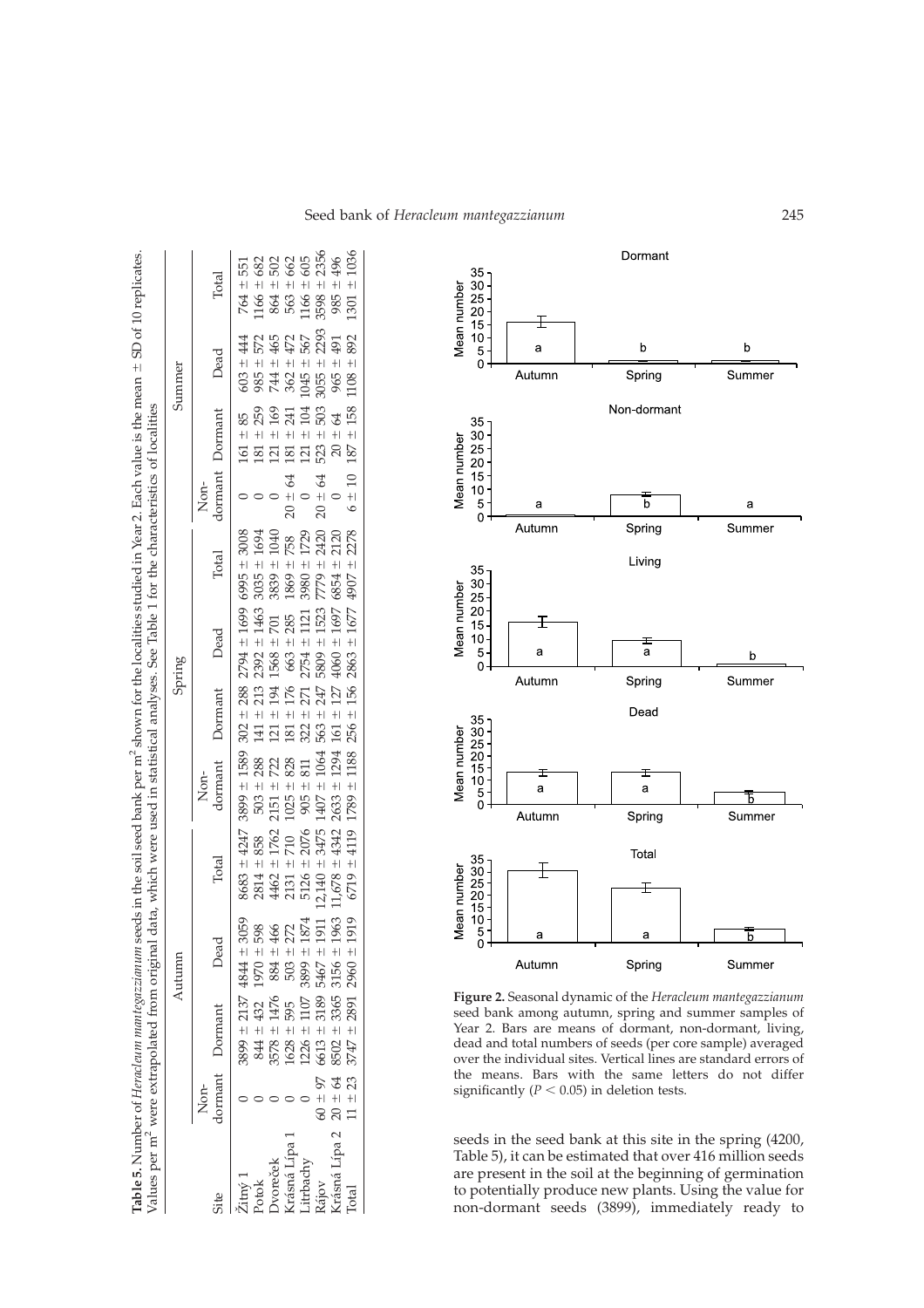<span id="page-7-0"></span>246 L. Krinke et al.



Figure 3. Vertical distribution of living and dead Heracleum mantegazzianum seeds in the soil. Deletion tests on square $rooted + 0.5$  seed numbers indicated that the seeds significantly ( $P < 0.001$ ) prevailed in the upper soil layer  $(0-5 \text{ cm})$ , and their numbers did not differ  $(P > 0.05)$ between 6–10 and 11–15 cm layers. Numbers of seeds per core sample are presented; horizontal lines are standard errors of means.

germinate, yields only a slightly lower amount, of over 386 million seeds in a single site. Although this estimate is certainly biased by extrapolation of the core samples per  $1 \text{ m}^2$ , and the value may be overestimated because the average density at the site is lower than that in the surroundings of the sample plots, the reproductive potential of the species is enormous and seems to be a crucial feature, making invasion possible to the extent observed in the region and elsewhere in Europe (Ochsmann, 1996; Tiley et al., 1996).

The amount of seeds in the soil seed bank of H. mantegazzianum is exceptional also within the family Apiaceae. There are 75 records of individual species of this family for which the mean seed density per  $1 \text{ m}^2$  is available in the database of Thompson et al. (1997). The mean value for these records is  $354 \pm 707 \,\mathrm{m}^{-2}$ . Although these data are difficult to compare with those found for H. mantegazzianum, because some of them come from seed-bank studies in multi-species communities and because of other limitations to their interpretation (Thompson et al., 1997), they indicate that the amount of seeds in the soil found in this study exceeds the average value in the family by an order of magnitude. Only two species of Apiaceae (Ammi majus and Torilis japonica) exhibit seed density values comparable to those of H. mantegazzianum (Thompson et al., 1997).

Baskin and Baskin (1998) reported that 24 species in 21 genera of Apiaceae form a seed bank, and suggest that morphophysiological dormancy provides a convenient explanation for formation of a persistent seed bank. The pattern of seed-bank formation in Apiaceae can be inferred in more detail from the database of Thompson et al. (1997), which contains data for 47 species of 37 genera, based on 221 seedbank classifications of individual species published in the literature. A majority of species cannot be unequivocally attributed to particular seed-bank classes, as individual studies differ in their assessment, so that more than one type of seed bank is indicated (Thompson et al., 1997). Within the family, 52% of records are of transient seed banks, 22% are short-term persistent, 12% long-term persistent, and seeds of the rest were present, but cannot be assigned to one of the three seed-bank types.

Comparison between the 2 years suggests that despite the variation in the number of seed entering the seed bank in particular localities, the overall pattern described in this study is rather robust. The only difference found between years relates to the proportion of living seeds in summer (41% in Year 1 versus 15% in Year 2) and results from different numbers of dead seed in each year. The number of dead seeds present in the soil seed bank in summer can be attributed to the seasonal course and betweenyear variation in weather. The summer of Year 2 was rather dry, compared to the previous year, which may have led to slower decay of dead seeds in the first half of the year. This resulted in higher numbers of dead

Table 6. Nested ANOVAs of the variation of the soil seed bank of Heracleum mantegazzianum among soil layers (0–5, 6–10, 11–15 cm) in the spring 2002. Data are square-rooted numbers  $+$  0.5 of living and dead seeds. Soil layer is evaluated as a fixed effect

|                         |     | Living |            |     | Dead  |            |
|-------------------------|-----|--------|------------|-----|-------|------------|
| Source of variation     |     | МS     |            |     | MS    |            |
| Layer                   |     | 52.45  | 37.952***  |     | 121.6 | 52.962***  |
| Sites within layers     | 21  | 1.382  | $4.163***$ | 21  | 2.296 | $4.276***$ |
| Replicates within sites | 216 | 0.332  |            | 216 | 0.537 |            |

\*\*\*,  $P < 0.001$ ; NS, not significant.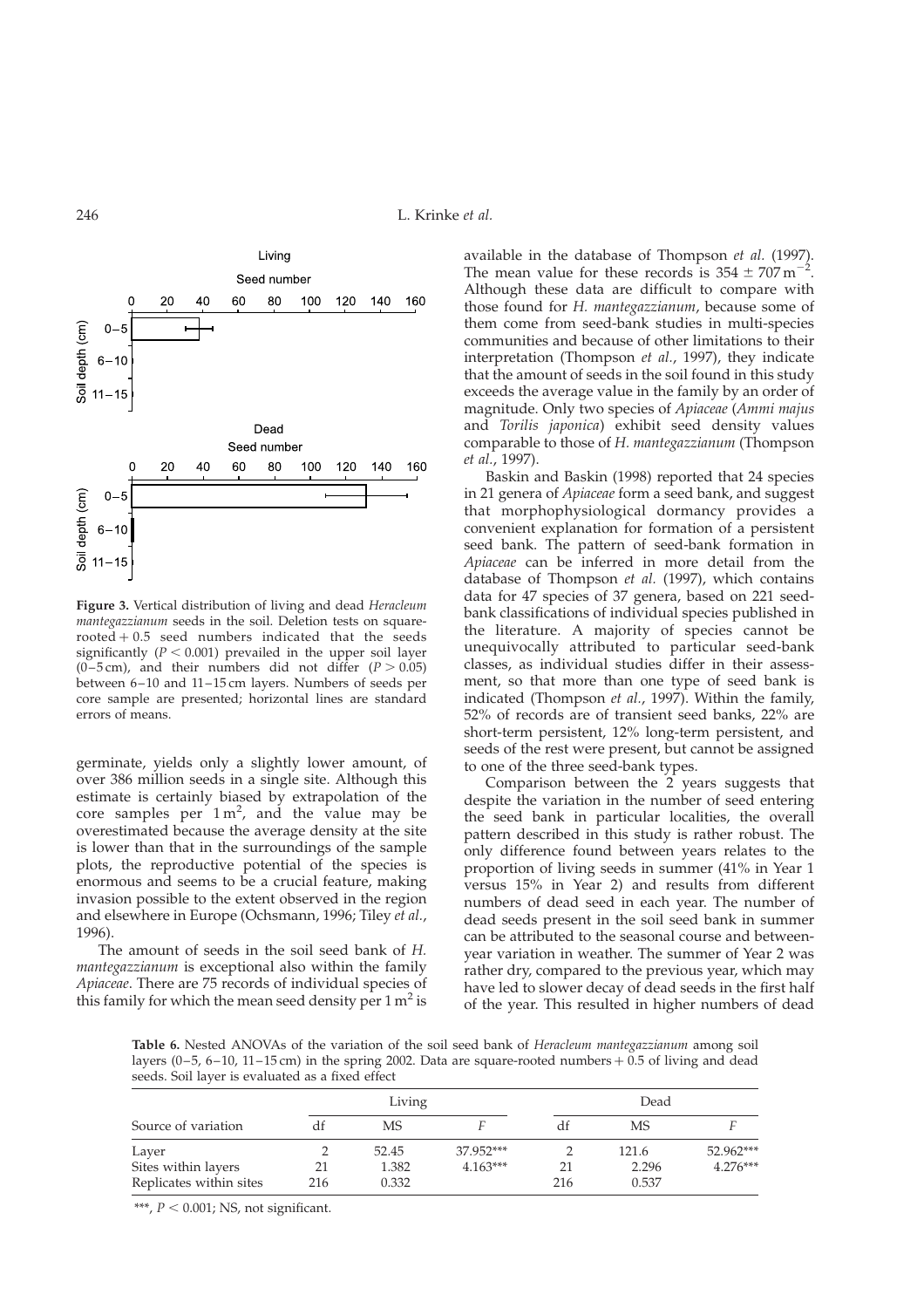seeds, hence a lower contribution of living seeds to the total seed bank.

Since the present study followed a detailed seasonal dynamics of the seed bank for only 1 year, supporting studies on the longevity of H. mantegazzianum seeds in the soil over a longer time span are needed. Andersen and Calov (1996) found no viable seeds in the soil seed bank where flowering and fruiting had been prevented for 7 years, but no data are available to indicate whether this period cannot be substantially shorter. Our data show that, on average, only 9% of living seeds that were present in autumn can persist in the soil seed bank until the next summer. Additional support for the observed pattern can be found in an ongoing study of seed burial in H. mantegazzianum. Of the seeds buried in ten localities in the Czech Republic in autumn 2002, 8.8% remained viable until the autumn of the following year, and only 2.6% survived in the soil for 2 years (L. Moravcova´ et al., unpublished). The species is considered to have a transient soil seed bank, i.e. missing from the seed bank or present only in the surface layer (Thompson et al., 1997). Our results on vertical distribution of seeds in the soil and on seed survival over 2 years suggest that some seeds may be present in lower soil layers, which indicates a short-term persistent seed bank. However, the amount of these seeds is rather negligible, and they do not seem to contribute substantially to the population dynamics of the species. More data are needed to determine the persistence of the H. mantegazzianum seed bank on a longer time scale, because this aspect of population dynamics is a crucial determinant of success of an invasive species that relies exclusively on seed production and dispersal. This is especially relevant with respect to control; given the H. mantegazzianum fecundity and high percentage of germination, regardless of where on a plant the fruit is produced (Moravcová et al., 2005), even a few seeds persisting in the seed bank over a longer time can potentially start a new invasion.

#### Acknowledgements

Our thanks are due to Ken Thompson and Norbert Hölzel for valuable comments on the manuscript. The study was supported by the project 'Giant hogweed (Heracleum mategazzianum) a pernicious invasive weed: developing a sustainable strategy for alien invasive plant management in Europe', funded within the 'Energy, Environment and Sustainable Development Programme' (grant no. EVK2-CT-2001-00 128) of the European Union 5th Framework Programme; institutional long-term research plan no. AV0Z60050516, funded by the Academy of Sciences of the Czech Republic; and project no. 0021620828 from the Ministry of Education of the Czech Republic. Our thanks are to Ivan Ostrý, Sárka Jahodová and Zuzana Sixtová for technical support.

### **References**

- Andersen, U.V. and Calov, B. (1996) Long-term effects of sheep grazing on giant hogweed (Heracleum mantegazzianum). Hydrobiologia 340, 277–284.
- Baker, H.G. (1965) Characteristics and modes of origin of weeds. pp. 147–169 in Baker, H.G.; Stebbins, G.L. (Eds) The genetics of colonizing species. New York, Academic Press.
- Baskin, C.C. and Baskin, J.M. (1998) Seeds. Ecology, biogeography and evolution of dormancy and germination. San Diego, Academic Press.
- Box, G.E.P. and Cox, D.R. (1964) An analysis of transformations. Journal of the Royal Statistical Society B 26, 211–252.
- Box, G.E.P. and Cox, D.R. (1982) An analysis of transformations revisited. Journal of the American Statistical Association 77, 209–210.
- Caffrey, J.M. (1999) Phenology and long-term control of Heracleum mantegazzianum. Hydrobiologia 415, 223–228.
- Connell, J.H. (1980) Diversity and coevolution of competitors, or the ghost of the competition past. Oikos 35, 131–138.
- Crawley, M.J. (1993) GLIM for ecologists. London, Blackwell Scientific Publications.
- Drever, J.C. and Hunter, J.A. (1970) Giant hogweed dermatitis. Scottish Medical Journal 15, 315–319.
- Forcella, F., Wood, J.T. and Dillon, S.P. (1986) Characteristics distinguishing invasive weeds in Echium. Weed Research 26, 351–364.
- Holub, J. (1997) Heracleum bolševník. pp. 386-395 in Slavík, J. J. Chrtek, J. Jr; Tomšovic, P. (Eds) Květena České republiky 5. Praha, Academia.
- Kalamees, R. and Zobel, M. (2002) The role of the seed bank in gap regeneration in a calcareous grassland community. Ecology 83, 1017–1025.
- Keane, R.M. and Crawley, M.J. (2002) Exotic plant invasions and the enemy release hypothesis. Trends in Ecology and Evolution 17, 164–170.
- Kos, J. and Maršáková, M. (1997) Chráněná území České republiky. Praha, Agentura ochrany přírody a krajiny.
- Kubát, K. and Jehlík, V. (2003) Persicaria pensylvanica in the Czech Republic. Preslia 75, 183–188.
- Leck, M.A., Parker, V.T. and Simpson, R.L. (1989) Ecology of soil seed banks. London, Academic Press.
- Liška, J. and Soldán, Z. (2004) Alien vascular plants recorded from the Barentsburg and Pyramiden settlements, Svalbard. Preslia 76, 279–290.
- Lundström, H. (1989) New experience of the fight against the giant hogweed, Heracleum mantegazzianum. pp. 51–58 in Weeds and weed control. 30th Swedish Crop Protection Conference 2. Uppsala, Swedish University of Agriculture Sciences.
- Mandák, B., Pyšek, P. and Bímová, K. (2004) History of the invasion and distribution of Reynoutria taxa in the Czech Republic: a hybrid spreading faster than its parents. Preslia 76, 15–64.
- Mandenova, I.P. (1950) Kavkazskye vidy roda Heracleum. Izdatelstvo Akademii Nauk Gruzinskoj SSR.